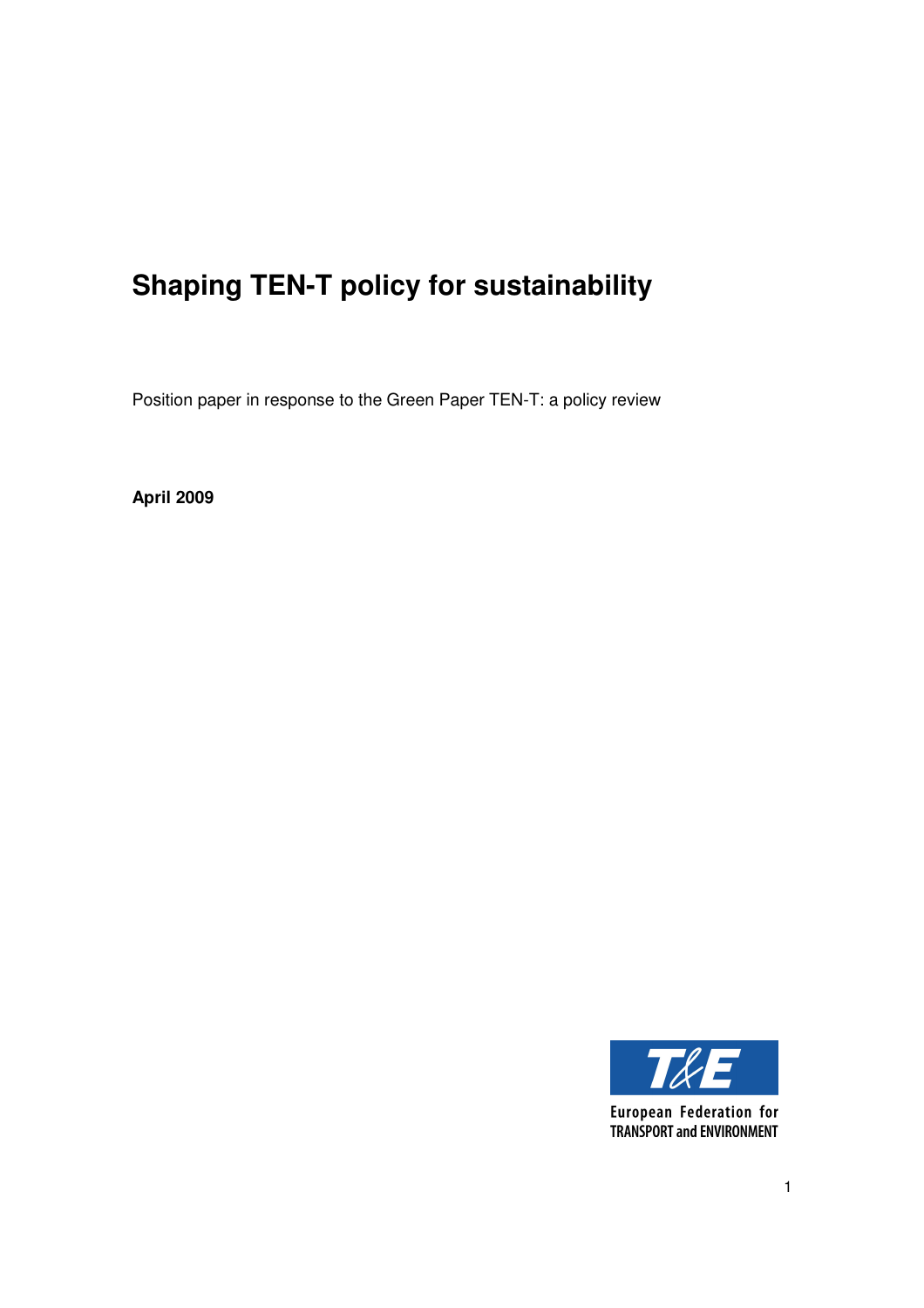#### **Shaping TEN-T policy for sustainability**

Position paper in response to the Green Paper TEN-T: a policy review

#### **April 2009**

© 2009 European Federation for Transport and Environment (T&E)

### **Contact**

Nina Renshaw, Policy Officer nina.renshaw@transportenvironment.org

#### **Editeur responsable**

Jos Dings, Director

**T&E – European Federation for Transport and Environment AiSBL**  Rue de la Pépinière, 1 | B-1000 Brussels | Belgium

www.transportenvironment.org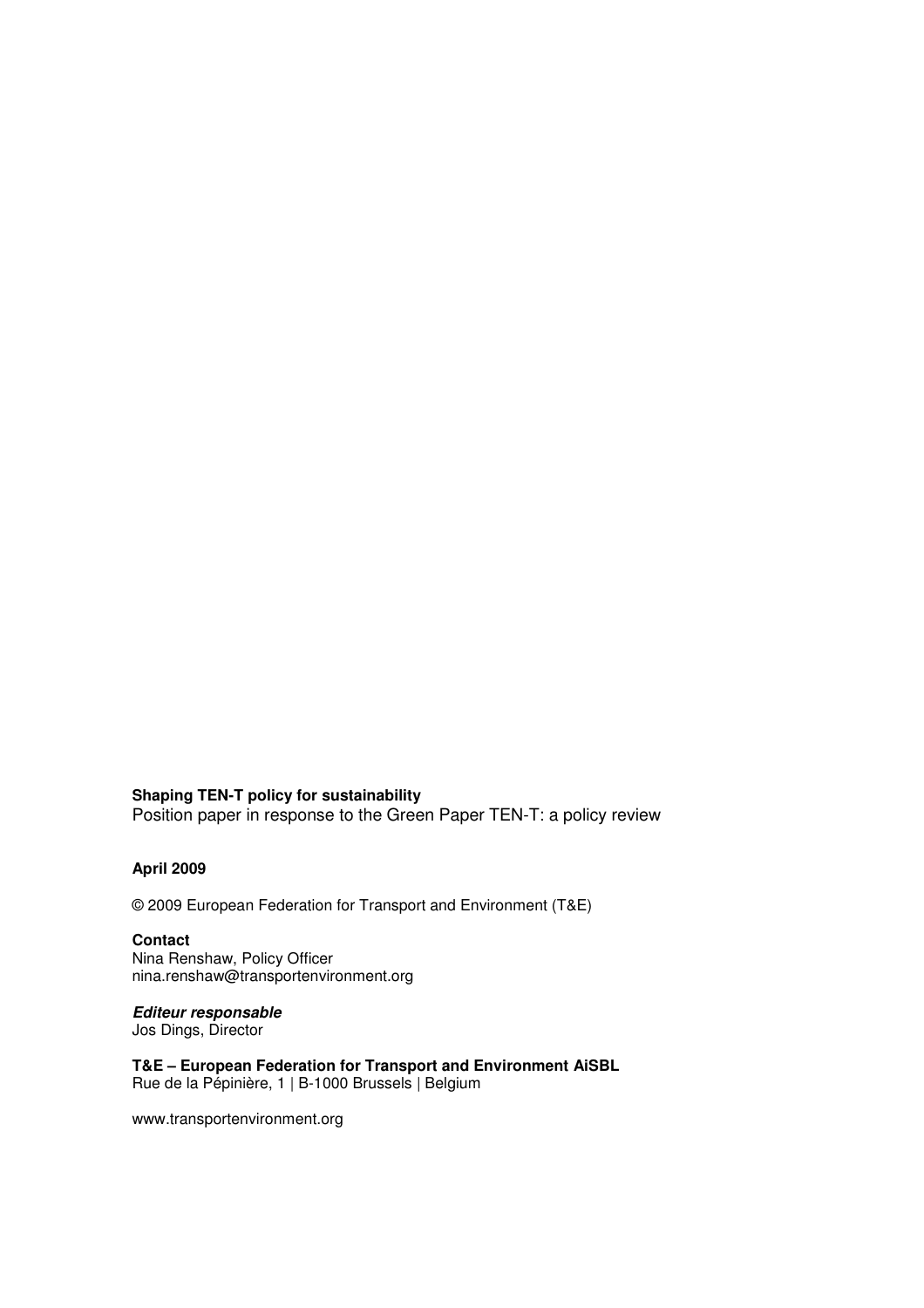## **Introduction**

T&E welcomes the European Commission's current fundamental review of the TEN-T policy, which we see as necessary and timely. Our key demands are set out in the first section below, followed by responses to the specific questions posed in the Green Paper.

As one of the most visible of the Community's transport-related policies, T&E has maintained a close involvement in Trans-European Transport Network (TEN-T) policy since the inception of the original TEN-T guidelines in 1996. Our concern has been firstly to seek to ensure that appropriate environmental considerations have been properly integrated into the design of the overarching policy itself and into the design and assessment of the projects that arose from this. We have also been concerned to try to promote a sustainable modal and geographical balance across the TEN-T, such that selected projects should genuinely contribute to a sustainable transport system for Europe. We have repeatedly called for the TEN-T policy to undergo a holistic evaluation on the basis of environmental impacts. Sadly, however, this has often been far from the case.

### Priorities for the policy review

#### **1 Start with defining public policy objectives TEN-T policy should deliver.**

Contrary to the claim that the Green Paper heralds the starting point of a 'fundamental' review of TEN-T policy, the paper is still written with the assumption a multimodal transport network is the answer, without asking the crucial question what it is for: which public policy objectives should TEN-T policy deliver? This lack of clear criteria means that any future review can be justified, regardless of the public benefits. Maybe even more importantly, it also deprives the Commission of an essential tool to separate good from bad plans pushed by Member States. Such a fundamental debate is urgently needed. The absence of a recognised philosophy what TEN policy is for, and what it should deliver, does severely weaken the policy as such. A Green Paper would have been the ideal place for such a debate, but it's not too late.

This discussion could include questions like: isn't the central objective actually providing connections and accessibility to benefit people, rather than physical infrastructure that generally benefits business (high speed rail, motorways, heavy freight)? Shouldn't we place much more emphasis on value for money and a proper assessment of real bottlenecks? Shouldn't the policy fully contribute to our climate and energy objectives, instead of just paying lip service to it? This submission will examine these questions in greater detail.

#### **2. Undertake comprehensive strategic economic, environmental and social assessment of each policy option, including greenhouse gas reduction as a central criterion**

Policy options must be assessed according to their impact on greenhouse gas emissions. Plans and projects which offer lasting emissions reduction should be favoured.

The introduction to the Green Paper rightly highlights climate change as the most pressing environmental issue that we face and states that climate change objectives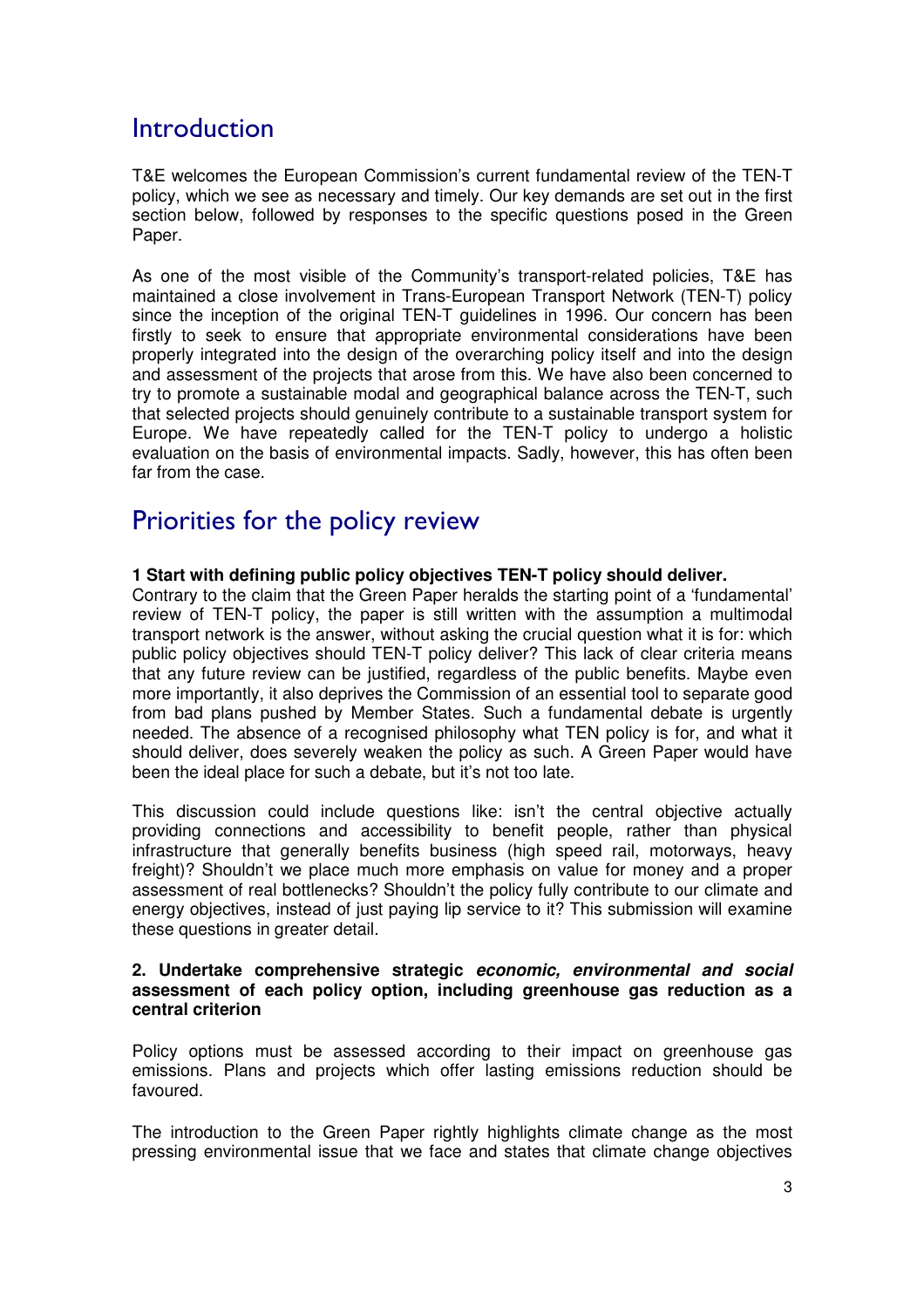should be placed at the centre of future TEN-T policy. This important shift in emphasis is both urgently necessary and welcome; and will have far-reaching implications for future TEN-T policy. The transport sector has long proved to be the most intractable of sectors when it comes to reducing greenhouse gas emissions, and remains the only major sector where emissions continue to rise (EEA (2008), TERM 2007). This trend must be reversed as a matter of urgency if the EU is to meet its own targets of a 20% or even a 30% reduction in greenhouse gas emissions by 2020, and TEN-T must contribute fully to this aim. This is particularly important as TEN-T policy must not promote further lock-in to unsustainable transport infrastructure and instead set a new direction that is climate-compatible.

We consider the oft-quoted figures on greenhouse gas emissions reduction from the TEN-STAC study (2003) to be unrealistic because a) they do not properly include rebound effects of infrastructure construction on transport demand growth and b) they seem to be overly optimistic on the potential and effects of modal shift. A new assessment of the various policy options is urgently needed, which must guide policy choices. We call, in particular, for a Strategic Environmental Assessment of the policy options to accompany the review.

#### **3. Carry out scenario analysis of future transport needs**

Although there are many welcome elements to the consultation, a worrying trend is the seemingly continued assumption that freight transport must increase and that infrastructure must cater for it in an unqualified way (under 'expected transport demand'). However, Green Paper also notes that there are many uncertainties in future demand projections.

Europe's transport needs should be assessed taking into account all policy objectives, including greenhouse gas emissions reduction. Long-term transport scenarios must be outlined, which detail all of the impacts arising from each policy choice, including in particular modal shift and induced transport demand arising from new infrastructure projects. We insist that the Commission includes a "transport-efficient" scenario, which assumes the use of demand management instruments, including infrastructure pricing (reflecting internalisation of all external costs) and considers transport infrastructure needs accordingly.

We broadly welcome and agree with the analysis of past weaknesses of policy outlined in the Green Paper. In particular that the insistence by various interested parties has led to an unmanageably broad set of objectives and a lack of specific criteria for TEN-T projects. This has indeed led to a lack of focus and often a poor use of public funds on unsuitable or low-benefit projects. It is essential to learn from these experiences, for which a thorough ex-post analysis of completed projects and work-in-progress is necessary

It goes without saying that thorough, independent and transparent cost-benefit analyses are essential at the earliest stage of project planning. Limited EU funds must be concentrated on creating benefits, for the largest number of citizens, which would not otherwise arise via investment from national or private sources.

For example, projects which are demonstrated to reduce greenhouse gas emissions should be favoured, as these bring benefits, not just locally or along one corridor, but to all EU citizens (and globally) ahead of those which just offer a positive benefit-cost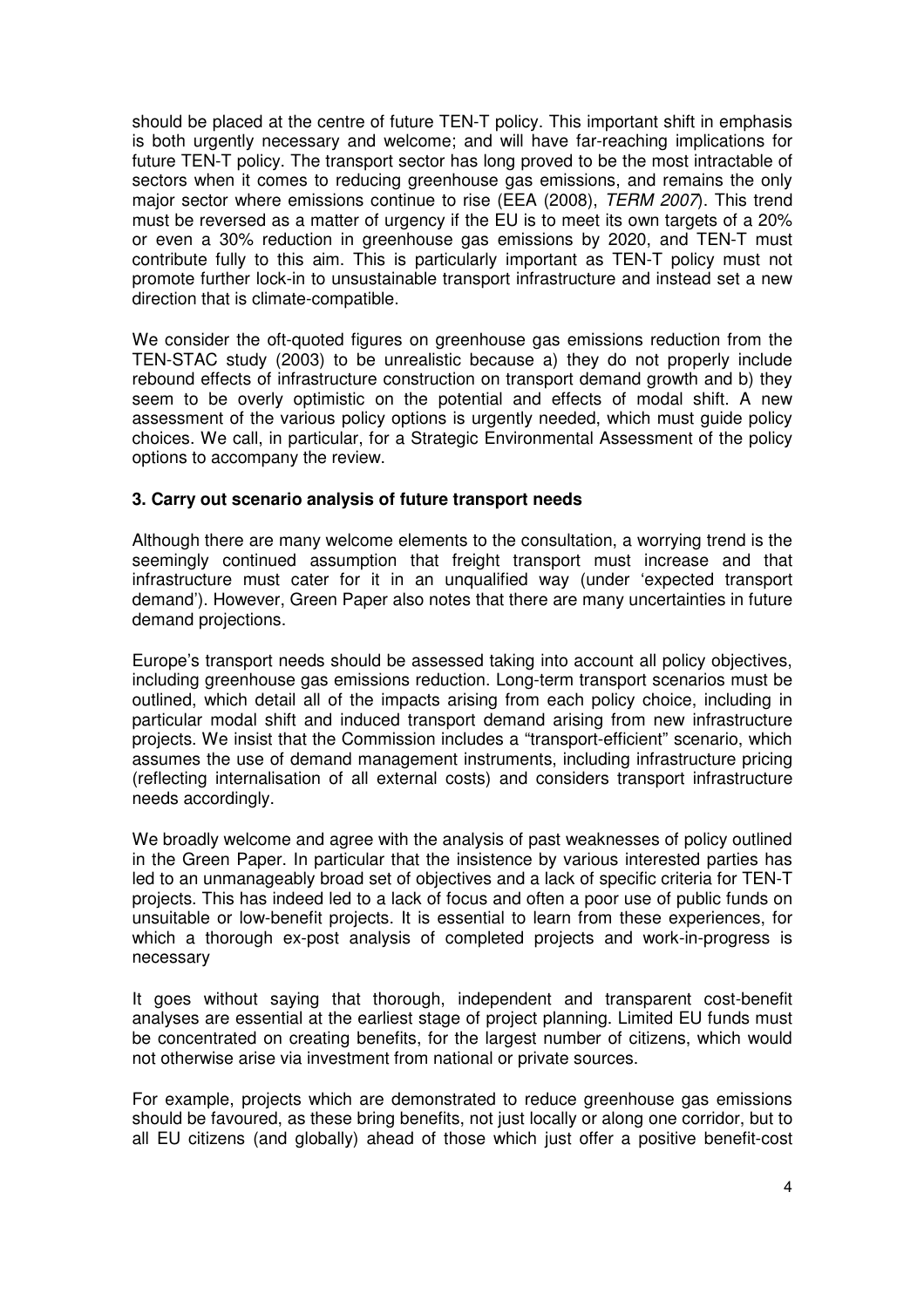ratio. Under this rationale, TEN-T funding should be steered towards projects which lead to lasting emissions reduction and reduced energy use. (see also point 5)

#### **4. Apply strict conditionality of funding allocation depending on rigorous and audited application of EU environmental legislation**

One of the stated aims of the TEN-T policy is to integrate environmental protection requirements with a view to promoting sustainable development. Indeed, this is an overarching Treaty requirement which legally must be respected. However, as the introduction to the Green Paper (p.3) acknowledges, future TEN-T policy needs to reflect established European objectives – including environmental objectives – much more than it has done to date. If the Community is to lead by example in delivering truly sustainable development, it is essential that EU transport and environmental policies are made fully consistent and compatible.

The current priority projects list gives several causes for concern: A multi-NGO study in 2008 on the potential conflicts between the TEN-T Priority Projects and the EU's Natura 2000 network of protected areas found that 379 sites that should be protected by the EU Birds Directive and 935 protected under the Habitats Directive are likely to be affected by the 21 TEN-T Priority Projects analysed.<sup>1</sup> This in itself illustrates the high sensitivity of our natural ecosystems to just a handful of major transport projects: the impact of the whole TEN-T network including supporting infrastructure would be far greater unless there is a major change in the underlying priorities to be signalled in the revised guidelines. Again, watercourses and maritime areas merit particular attention.

The European Parliament has noted,

"frequently the EU laws which have been put in place are very often not powerful enough to protect the environment: they fail to correspond to their objectives. The Directive on Environmental Impact Assessment is but one example when an essentially procedural directive may ultimately have no effect on preventing massive infrastructure projects, contrary to what [petitioners and] European citizens expect"<sup>2</sup>

Climate change and biodiversity are probably the most severe environmental challenges we face, but must be set alongside a range of others. The Commission must strongly insist on the proper application of the Directives on Strategic Environmental Assessment (2001/42/EC) and Environmental Impact Assessment (85/337/EEC), as well as the following relevant pieces of EU legislation:

| <b>Issue</b>                                                                                                                                                                                                                                          | Relevant legislation                           |
|-------------------------------------------------------------------------------------------------------------------------------------------------------------------------------------------------------------------------------------------------------|------------------------------------------------|
| Water supply will be a cause for serious concern,<br>and perhaps outright conflict, in Europe in the near<br>future. Inland waterways projects must be planned<br>on the principle of adapting the vessels to the<br>waterway rather than vice-versa. | <b>Water Framework Directive</b><br>2000/60/EC |

j 1 See: http://www.birdlife.org/eu/EU\_policy/Ten\_T/index.html

 $2$  2008/2028 INI, report on the 2007 activities of the Petitions Committee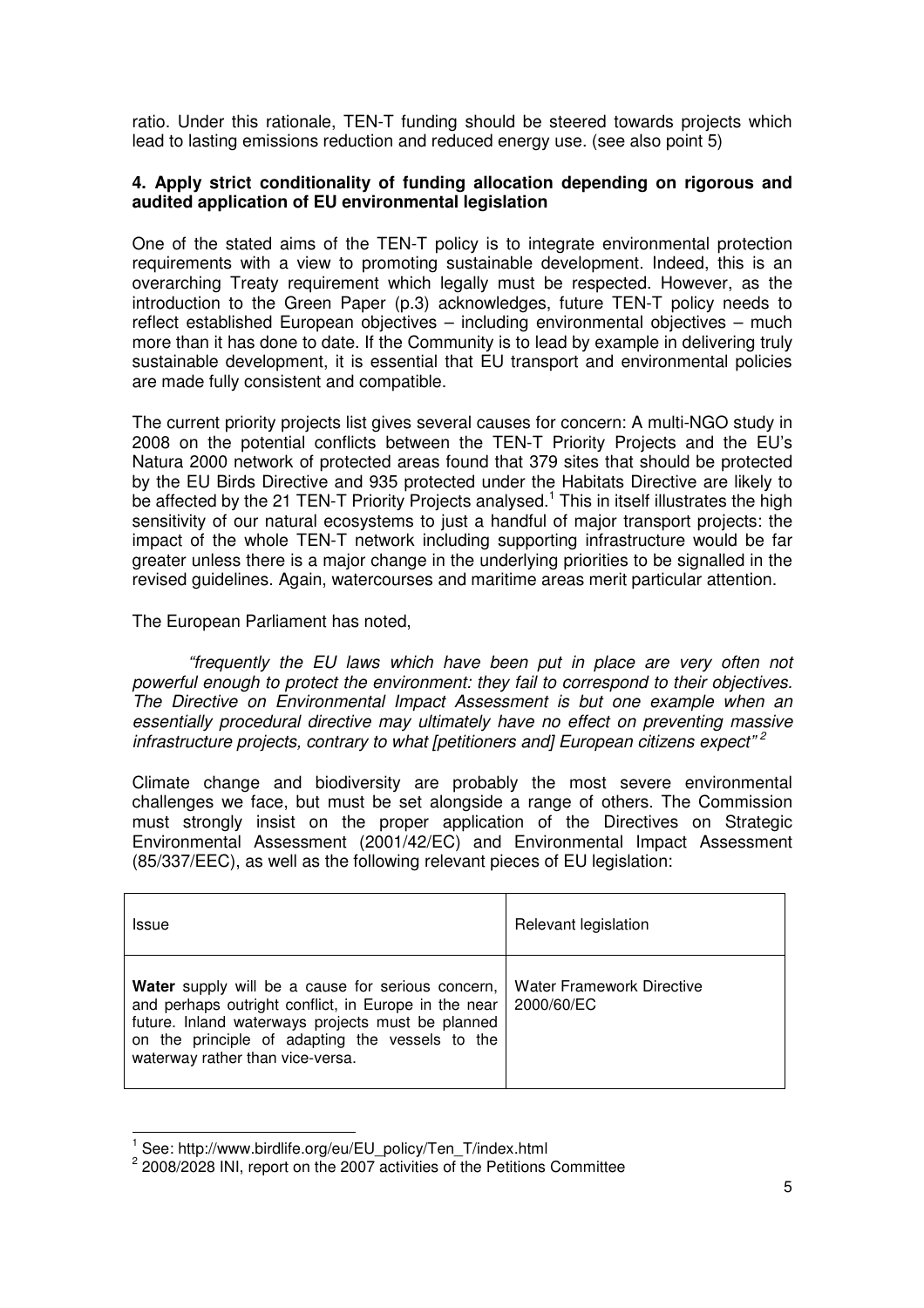| Transport systems necessarily converge close to<br>settlements, and can sever communities. As a<br>result, transport is the principal source of <b>noise</b><br>nuisance in Europe and there is still endemic non-<br>compliance with air quality limit values. The result is<br>negative impacts the health and quality of life of<br>millions of citizens.                                                                                                                              | Aarhus Convention – public access to<br>information, participation and justice;<br>Environmental Noise Directive<br>2002/49/EC<br>Air Quality Framework and daughter<br>Directives 2008/50/EC, 2004/107/EC |
|-------------------------------------------------------------------------------------------------------------------------------------------------------------------------------------------------------------------------------------------------------------------------------------------------------------------------------------------------------------------------------------------------------------------------------------------------------------------------------------------|------------------------------------------------------------------------------------------------------------------------------------------------------------------------------------------------------------|
| We are very far from meeting our goal of halting the<br>loss in <b>biodiversity</b> across Europe, and in its nature,<br>large scale transport infrastructure poses distinctive<br>and unique threats. For example, high speed road<br>and rail routes can often threaten unspoilt protected<br>areas far away from towns and cities because of<br>their particular siting requirements, whereas ports<br>and extensions to ports can threaten delicate marine<br>and estuarine habitats. | <b>Birds and Habitats Directives</b><br>79/49/EEC, 92/43/EEC                                                                                                                                               |

TEN-T policy has an important role to play in ensuring that future transport infrastructure development delivers improved environmental quality.

The Community target of halting the loss of biodiversity by 2010 clearly will not be achieved. This is extremely regrettable. Project planning must refer to Biodiversity assessments at the earliest stages. The European Environment Agency (EEA) is developing a set of biodiversity indicators to underpin the Commission's post-2010 policy framework, and these too, along with future developments of the Natura 2000 network, must be fully reflected in future TEN-T guidelines. Initial work by the EEA suggests that if the current decline of European ecosystems is not halted and reversed, our own food and water supplies will be adversely affected as well as the natural habitats, so we should regard this as a matter of self-interest as well as environmental protection.

This concern must be addressed. We appreciate a recent Commission decision not to grant funds to a project where there was cause for serious doubt over the quality of the Environmental Impact Assessment. Such a decision is not only helpful in the specific case at hand, but, even more importantly, also sets a precedent for other authorities and future projects that EU environmental legislation is to be respected. Therefore we call for more such conditionality in allocation of funds. Project promoters must demonstrate beyond question that all relevant environmental legislation has been respected in project planning.

We strongly advocate **setting up a European agency to audit the quality and accuracy of Environmental Impact Assessments**. Funding should come from existing infrastructure budgets. EIAs are all too often of questionable quality, independence and transparency (for example, 'salami slicing' of projects into smaller sections to steer towards positive assessment). The agency should have a mandate to carry out audits of EIAs where doubts are raised by affected stakeholders, and also to carry out spot checks to ensure that EIAs are of a consistently high standard – and this in all policy areas where EU funding is applied for, including applications for Cohesion Funds for transport projects.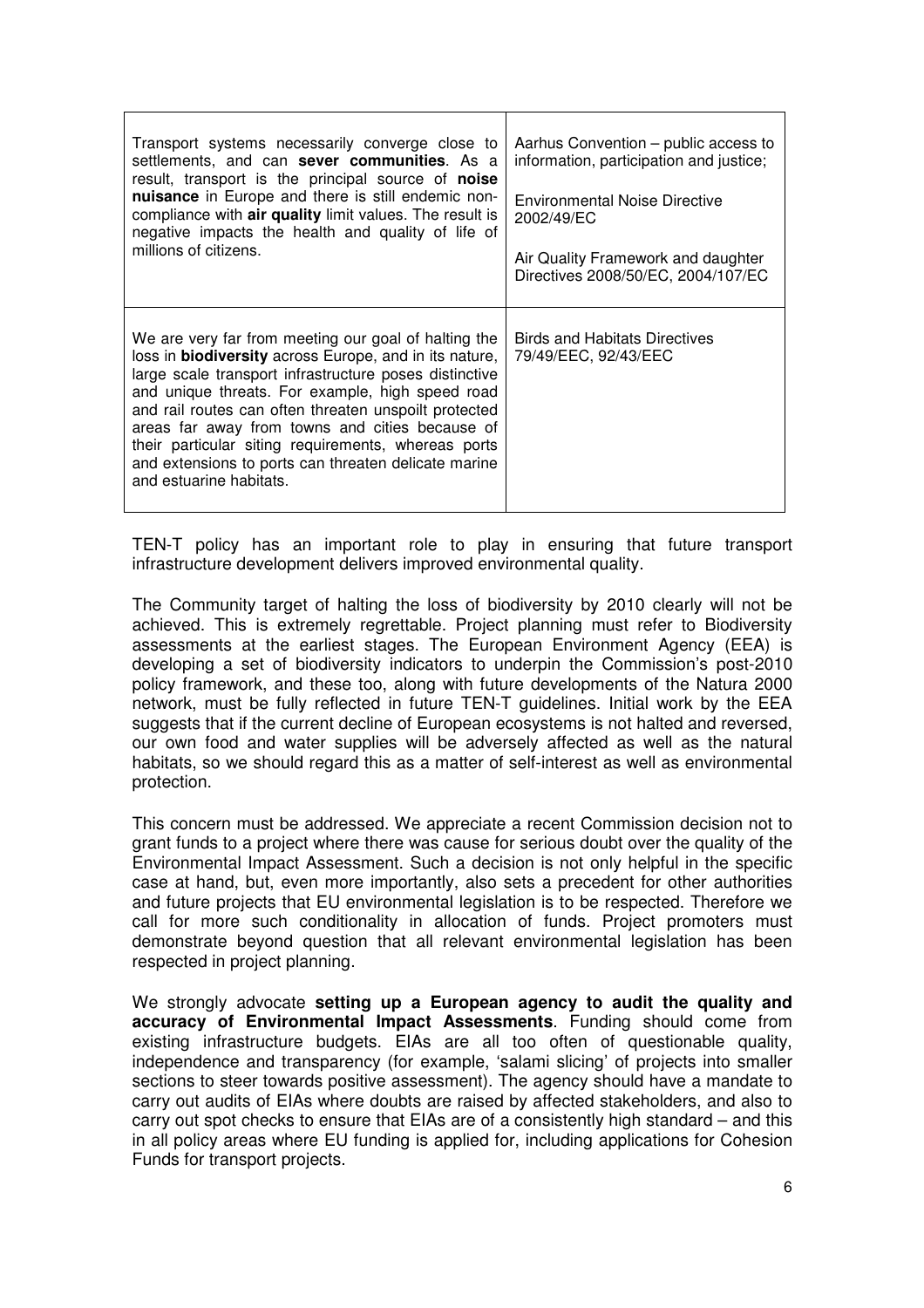#### **5. Apply the polluter pays principle, internalisation of external costs to all projects**

With regard to a future European economy focused on transport-efficiency, we emphasise the role of charges and taxation in influencing transport demand. Setting fair prices for transport is proven to be effective at reducing negative impacts, and can do much to steer the Community towards a more rational use. Charging and taxation must be parts of a package to attain widespread improvements whilst minimising the need for controversial and costly new construction projects (see also point 6).

We can observe some decoupling of transport demand from GDP in passenger road traffic: for example, road freight has grown even faster than GDP in recent years, and growth in vehicle-km has outstripped growth in tonne-km. But this decoupling is in the wrong direction and indicates that freight growth has been very inefficient in contributing to our welfare, and that road freight transport itself is becoming less efficient (trucks are travelling with lower capacity utilisation over longer distances).

We insist that polluter pays principle must be fully applied to all (EU-supported) transport plans and projects. Future Community funding must be conditional on the application of charging principles including internalisation of external costs (e.g. Eurovignette Directive) throughout the network. Also, in assessing the economic value of EU transport projects, proper pricing needs to be included in demand forecasts. If this does not happen, projects are likely to stimulate unnecessary transport.

#### **6. Focus on "smart" upgrading of existing infrastructure**

This TEN-T review necessitates a more fundamental policy shift than merely directing funding support towards more environmentally 'benign' modes. A radical rethink is needed, we should in fact focus on *reducing* the need for new infrastructure, which should only be resorted to in the absence of better ways to achieve the policy objectives. This approach has economic as well as environmental benefits. Existing transport infrastructure can be used in a smarter, more efficient way across the entire European network. Focussing on efficiency benefits all regions, all modes and a larger number of Europeans, rather than just the localised benefits expected of new construction projects.

T&E advocates using the limited funds available to maintain and upgrade existing transport infrastructure. It is strange that TEN-T policy funds extremely expensive 350 km/h high speed rail projects in one country, while at the same time in many countries the conventional rail system is crumbling down, often reducing maximum speeds to 80 or even 60 km/h, a situation that could have been avoided with limited investment.

Intelligent transport systems, including charging infrastructure, information, ticketing and signalling systems, collective transport, regional and urban projects should be eligible, as well as measures to support walking and cycling, as these may be able to offer excellent value for money and substantial emissions reductions. Upgrading is also an opportunity to improve safety and should include stricter speed controls and better enforcement of relevant legislation, including labour legislation. One example could be electrification of rail infrastructure in regions where rail is currently diesel-powered. ETRMS is another good example, which merits continued support. Funding for electrification of infrastructure must give clear priority to sustainable renewable energy sources.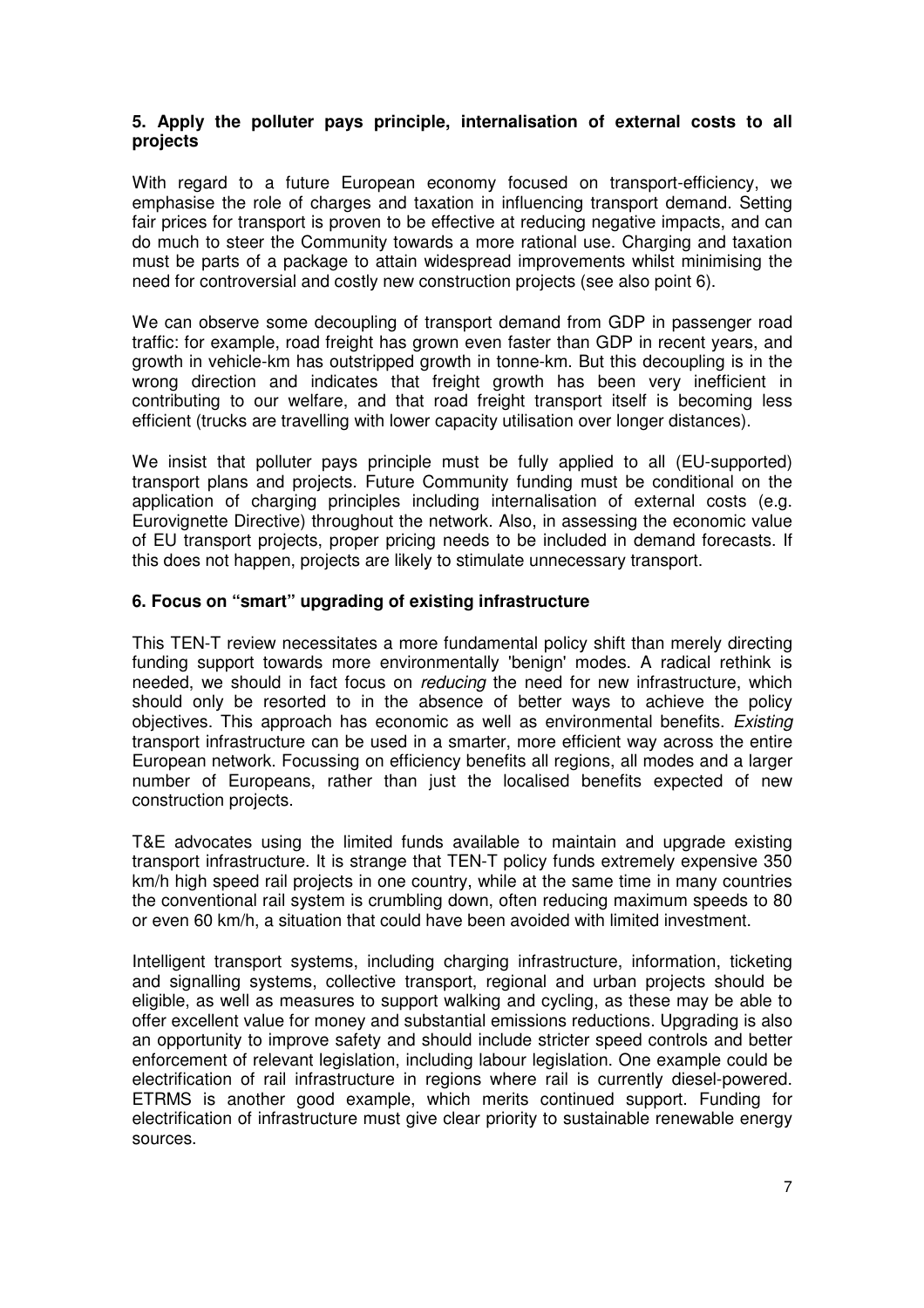#### **7. Undertake thorough, timely and transparent public consultation**

We welcome the widened stakeholder dialogue that appears to be reflected in this Green Paper, and hope that is does indeed reflect a more open approach to TEN-T policy. In the past it has appeared that policy has been driven by vested interests (including some Member State governments) operating in a far-from-transparent way, and that voices reflecting wider public policy interests have been sidelined.

Thorough and timely consultation of affected groups at policy, plan and project level will doubtlessly improve the quality of the projects and therefore enhance the viability and value for money of EU spending in this field. As numerous recent cases have proved, proper consultation, in the pre-planning stages of a project are essential to avoid serious conflict, including legal disputes, which are time-consuming, costly and ultimately discredit the policy.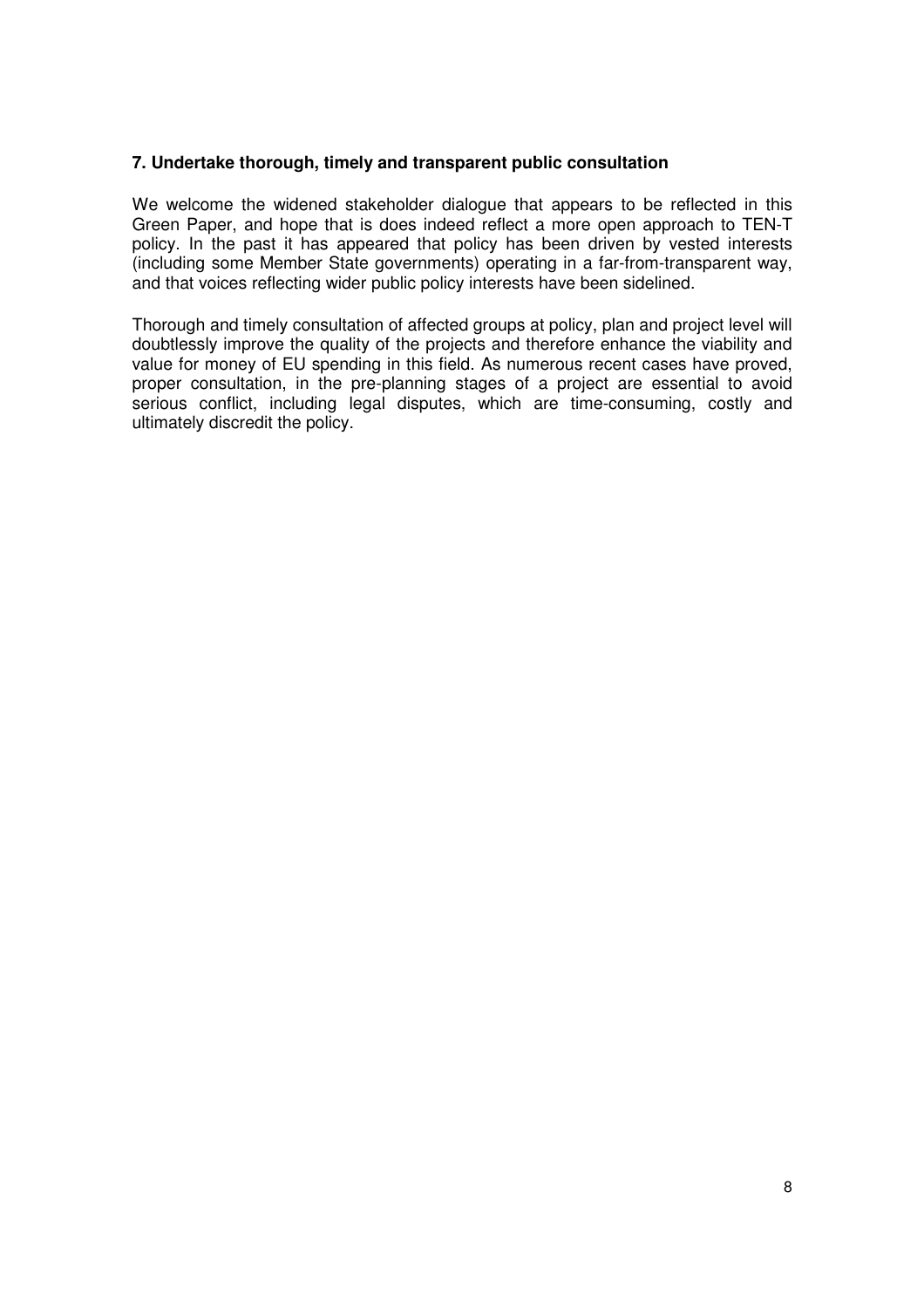### Responses to consultation questions

#### **Q1 Should the Commission's assessment of TEN-T development to date cover any other factors?**

As said before, what's clearly missing from the Green paper is a thorough assessment of the public value that TEN-T policy should deliver. The Green Paper says "the central question is how to shape the future multi-modal network and how to ensure timely completion". In our view, the central question of any review that calls itself 'fundamental' is what sort of public benefits a future TEN-T policy should seek to deliver, what kind of criteria it should fulfil, in other words, a truly open-minded review.

As noted above, the renewed emphasis on climate change and greenhouse gas emissions is very welcome. However, it must be understood that this covers not only the necessary adaptation of future transport infrastructure to climate change effects, but also a clear component of *mitigation* through real and absolute greenhouse gas reductions. As mentioned in the priorities outlined above, all environmental considerations must be properly taken into account, by means of correct and audited application of EU environmental legislation.

Reflecting this, the Commission should now undertake a new strategic *economic*, environmental and social impact assessment of the entire TEN-T network. This should be undertaken jointly by DGs TREN and ENV, with support from the relevant agencies EEA and TEN-EA. As well as assessing the full range of impacts, it is important that it develops a robust methodology to ensure that all the impacts sketched out above are fully accounted for, and inter alia it must demonstrate that any network developments genuinely contribute to a net reduction in greenhouse gases relative to the baseline case.

Such an assessment will require a rigorous approach to system boundaries, and to the assessment of induced demand and modal shift. That is, it must reflect that even an increase of capacity of a generally relatively benign mode such as rail does not automatically bring environmental benefits. Such benefits will only occur if rail transport itself is sustainable (i.e. has no excessive speeds, runs on green electricity, and does not cut through valuable nature areas) and if it leads to a genuine and lasting reduction of road or air traffic. Equally, eliminating a bottleneck may reduce certain forms of pollution in the short term by improving traffic flow; but unless flanking measures such as road pricing are also applied, such improvements will generally be quickly overwhelmed by the impacts of induced traffic growth.

#### **Q2 What further arguments are there for or against maintaining the comprehensive network, and how could the respective disadvantages of each approach be overcome?**

There is clearly a need for a network approach to be maintained, as without it the network benefits of the policy cannot be demonstrated and even the underlying objectives cannot be tested against what is proposed. However, in future a much tighter definition of what is included is needed, as in the past the term 'comprehensive' has been used as a euphemism to justify the inclusion of the favoured projects of all Member States and other interested parties, irrespective of how great the benefit or the environmental cost.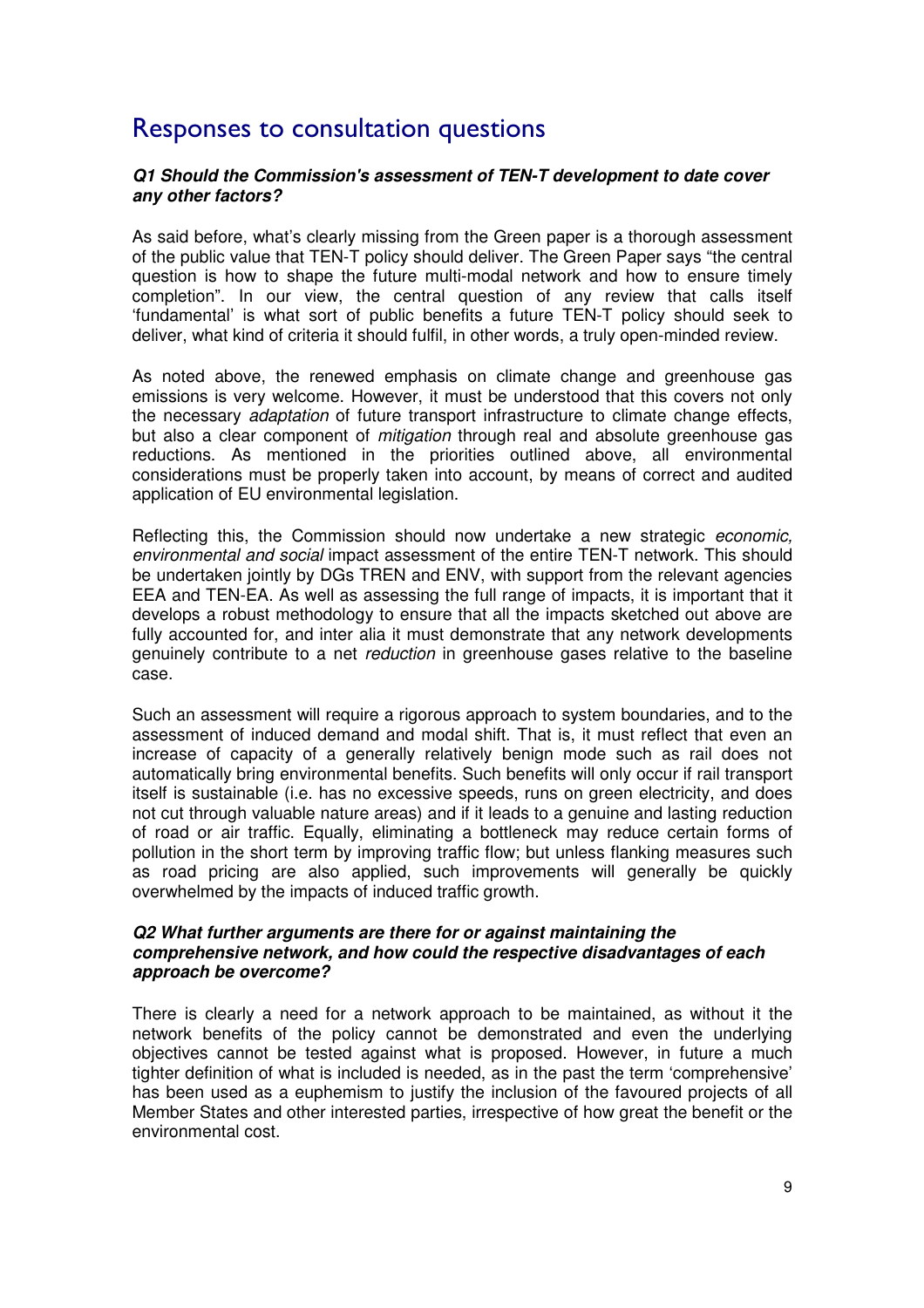In future the methodology for accepting which projects are included in this must be significantly strengthened and include a proper and universally-applied assessment of the environmental impacts. Historically many routes and projects which were included with little or no prior environmental assessment, and this has greatly undermined support for the programme as a whole. The current procedural weaknesses in the environmental assessments carried out for plans and programmes for EU funds must be rectified. This can be achieved in part by a more rigorous SEA approach that would have been excluded or modified many of the worst projects from the outset.

Equally, assessments should apply a far more rigorous approach to the Community benefits of accepted projects, and apply these criteria for the future equally across the whole Community. Currently, for example, high speed rail lines of very questionable economic benefit are being supported in parts of Western Europe, while in many of the new Member States existing infrastructure is crumbling away through lack of investment. These problems will be exacerbated in the coming years by the current economic crisis, and the Commission should act decisively to redress such imbalances if the credibility of TEN-T policy is to be restored.

This also argues for some reframing of the TEN-T priorities away from major new infrastructure, and more towards the support and judicious upgrading of existing infrastructure.

We would agree that Member States need to assume more binding responsibility for projects and their outcomes, but enforcing this is problematic in relation to planning and territorial integrity. Instruments should however be reviewed to include a much stronger element of conditionality to ensure that high environmental and other standards are maintains across the whole of the EU.

#### **Q3 Would this kind of priority network approach be better than the current priority projects approach? If not, why not and what are the particular strengths of the latter? If so, what (further) benefits could it bring, and how should it be developed?**

Yes, in principle a geographically defined and prioritised network approach is preferable, provided it is developed transparently and fairly on the basis of the strategic assessments outlined above. A project approach is too piecemeal and cannot be shown to deliver the claimed network benefits of TEN-T.

We would strongly agree that climate change mitigation should be a top priority (strictly defined as outlined above), matched only by protection of biodiversity. However the long lists of possible objectives and criteria set out on pages 8 and 9 of the Green Paper are far too long and vague, and could in the end justify the inclusion of more or less any proposed project as is currently the case.

Application of the polluter pays principle (for example via the methodology set out under the proposed revision of the Eurovignette Directive) should also be an absolute precondition for inclusion of any projects in the network.

**Q4 Would this kind of flexible approach to identifying projects of common interest be appropriate for a policy that, traditionally, largely rests on Member States' individual infrastructure investment decisions? What further advantages and disadvantages could it have, and how could it best be reflected in planning at Community level?**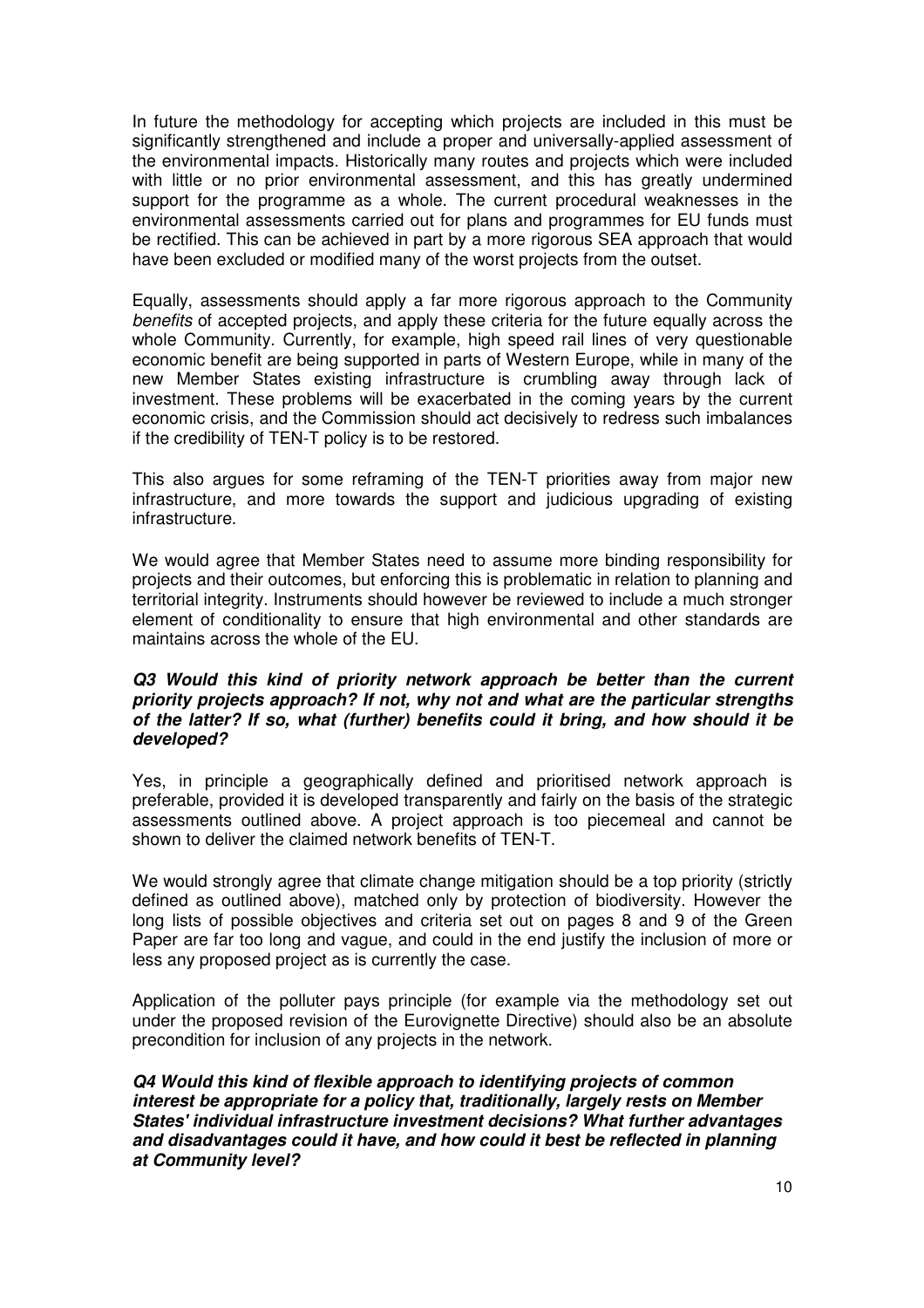No – this 'conceptual pillar' approach, insofar as it can be understood at all, appears to open the way for any Member State to justify any project according to its own criteria, and is precisely the sort of ill-defined approach that has led to many of the problems outlined. This will not be a 'conceptual pillar' but a 'heap of concepts'. It is important that, for the future, if Community funds are to be committed to a project, then Community rules and a uniform set of Community definitions and criteria must apply.

#### **Q5 How can the different aspects outlined above be best taken into account within the overall concept of future TEN-T development? What further aspects should be taken into account?**

The consultation rightly emphasizes the primacy of climate change mitigation, while mention has been made above of the application of the polluter pays principle. For both of these reasons, further Community support for aviation infrastructure cannot be justified.

#### **Q6 How can ITS, as a part of the TEN-T, enhance the functioning of the transport system?**

It is disappointing that the focus of TEN-T is almost exclusively placed upon the physical movement of goods and people, and that other non-transport applications of ICT are not more fully integrated. For the future it is clear that the processing power and communications capacities of ICT technology will greatly outstrip the possible expansion of physical transport infrastructure. The overall policy should therefore place far greater emphasis on 'smart' infrastructure that will support better management and pricing of the movement of goods and services.

However it should also be extended to other possibilities for forms of 'connectedness' such as teleworking, teleconferencing, etc that can help us to avoid unnecessary physical movements and hence of unnecessary and costly infrastructure developments. Far greater emphasis on such possibilities should be incorporated, along with an explicit recognition that this would not oppose the rights to free movement of goods and people, but would in fact greatly extend them.

ITS can also play a big role in enforcing current regulations, for example on vehicle weights, and on safety and working time regulations, with huge public benefits. TEN-T policy should also help unleash that potential.

#### **Q8 Would this kind of core network be "feasible" at Community level, and what would be its advantages and disadvantages? What methods should be applied for its conception?**

We strongly urge a reassessment of the overarching policy objectives, and of the best ways to attain these with a package of policy instruments and minimal new infrastructure construction. Where no suitable alternatives are identified, we support the concept of a core network as an approach for enabling integration of environmental objectives into TEN-T policy up front and enabling a focus on the highest transport priorities, provided that rigorous analysis and environmental safeguards are applied across the whole network.

#### **Q11 What are the strengths and weaknesses of existing Community financial instruments, and are new ones needed (including "innovative" instruments)?**